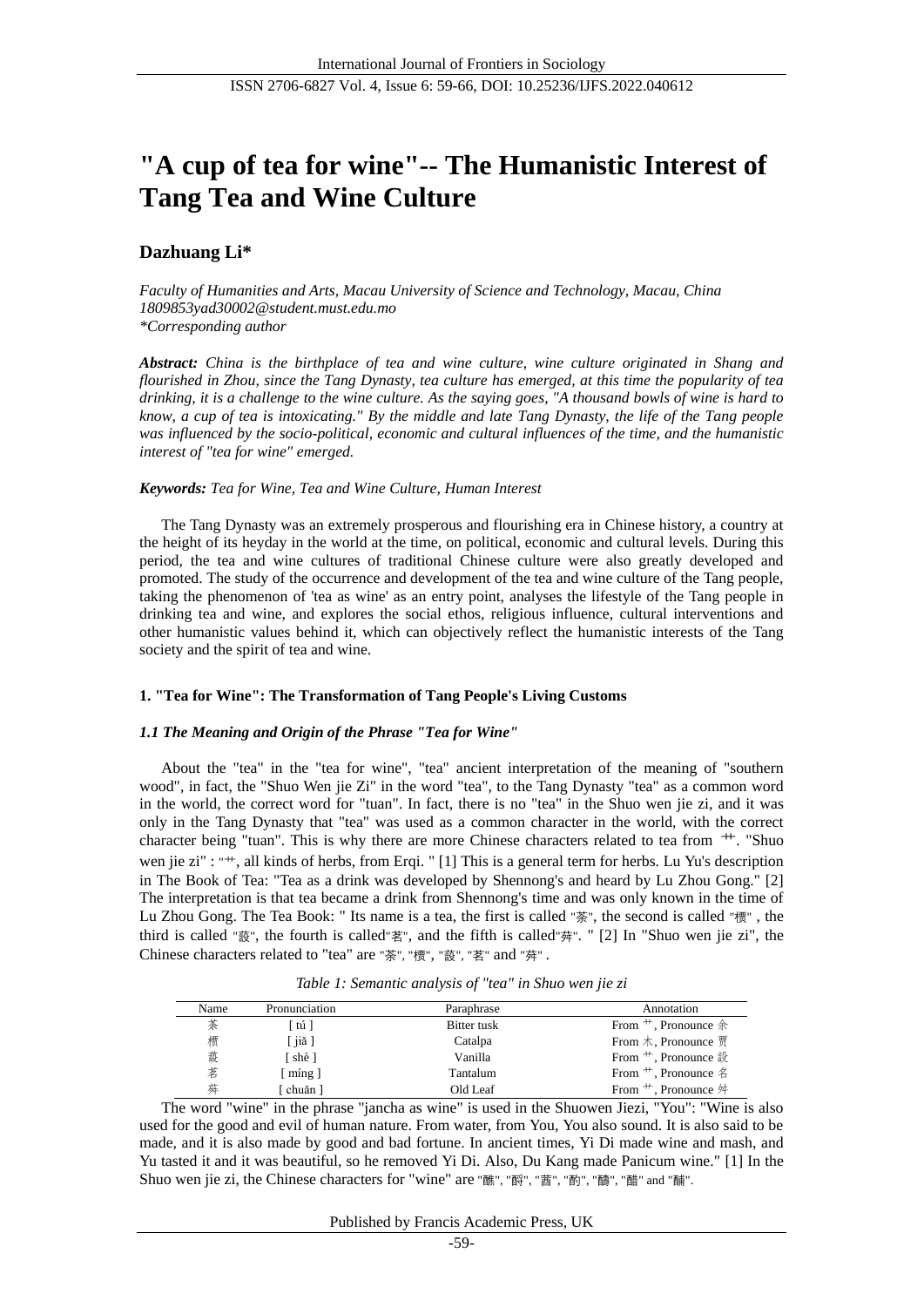| Name | Pronunciation                | Paraphrase                                                                                                                                                     | Annotation                              |
|------|------------------------------|----------------------------------------------------------------------------------------------------------------------------------------------------------------|-----------------------------------------|
| 醮    | [yóu ][sù]                   | For the ritual sacrifice, the mao was girded.<br>A sacrificial offering is made by adding an<br>apparition of wine to the bare kyu. The gods<br>drink from it. | From $\pm$ , Pronounce $\mathbb{E}$     |
| 酹    | $\lceil$ ji ào ]             | The crown ceremony is also.                                                                                                                                    | From 酉, Pronounce 焦                     |
| 茜    | [lài]                        | The libation ceremony is also.                                                                                                                                 | From 酉, Pronounce $\mathfrak{F}$        |
| 酌    | [zhuó]                       | A goblet of wine is also a goblet of wine.                                                                                                                     | From $\mathbb{H}$ , Pronounce $\forall$ |
| 醻    | [chou]                       | The host enters the guest too.                                                                                                                                 | From 酉, Pronounce 壽                     |
| 醋    | $\lceil c \mathbf{u} \rceil$ | The hosts of the guests' drinks are also.                                                                                                                      | From 酉, Pronounce 昔                     |
| 酺    | [pú]                         | The King's Debs also drank heavily.                                                                                                                            | From 酉, Pronounce 甫                     |

*Table 2: Semantic analysis of "wine" in Shuo wen jie zi* 

"Tea for wine" and "tea for wine" synonymous, interpretation of tea to replace wine, is the ancient tea and wine etiquette. In fact, "tea for wine" since ancient times, its earliest record from the Jin Dynasty Chen Shou "Three Kingdoms" - Wu Zhi - Wei Yao biography: "Hao every banquet, no after day, no rate can have been seven litres as the limit, although not all entrance, are poured to take all. Yao drank no more than two litres of wine, and when he first saw the difference in ritual, he often cut back, or gave Thea sinensis in secret as wine." [3] In the text, 'Hao' refers to Sun Hao, the fourth ruler of Wu, and 'Yao' refers to Wei Yao, a minister of the court. Wei Yao was a learned and knowledgeable minister, and was the teacher of Sun Hao's father, so Sun Hao had great respect for him. Sun Hao was a keen drinker, and every time he hosted a banquet, he set a minimum of seven litres of wine for his guests. Although not all of it was actually drunk, it was poured until the bottom was reached. As Wei Yao was not a good drinker, it was not polite to refuse to drink, so Sun Hao quietly had the wine replaced with tea so that Wei Yao would not be embarrassed. Through the historical account and story of 'tea instead of wine', the origin of 'tea for wine' is explained, thus leading to the conclusion that 'tea for wine' was a social phenomenon thatarose under the influence of social politics. It also serves as a citation for the subsequent study of the Tang social style of "making wine out of tea".

## *1.2 The Emergence and Development of "Tea for Wine"*

During the Western Zhou Dynasty, the Letters of Wine were the first prohibition issued in ancient China. The reason for this was that wine was brewed from grain, and in ancient times, agriculture was mainly dependent on the weather and the production of grain was unstable and affected by natural weather conditions. In order to stabilise society and conserve food, the ban on alcoholic beverages was enacted to prohibit private brewing. At the beginning of the Tang dynasty, Li Yuan, the Tang emperor, ordered the prohibition of alcohol "because of the high price of grain and the prohibition of butchery in the customs". The best historical testimony to this is the Tang gold-encrusted ox-headed agategoblet (Fig. 1). However, this was a different period in the mid- to late-Tang period, when the government imposed a 'debatable wine policy', which prohibited private brewing and sale by private individuals and imposed heavy taxes on wine, leaving the government to monopolise its profits. (Figure 1)



*Figure 1: A gold-encrusted ox-headed agate goblet from the Tang dynasty, Shaanxi Provincial History Museum.*

During the Tang Dynasty, the cultivation of tea was widely promoted, the tea-growing areas of the country were further expanded and the custom of tea drinking among the Tang people was rapidly popularised. "In the 15th year of the Ch'ing-Guan period (641), Li Shimin, Emperor Taizong of Tang, married Princess Wen Cheng to Songtsen Gampo of Tubo. At the same time brought tea leaves and passed on the art of tea drinking, and from then on, tea drinking also became popular in Xicheng. All these records show that by the middle of the Tang Dynasty, tea production and tea drinking practices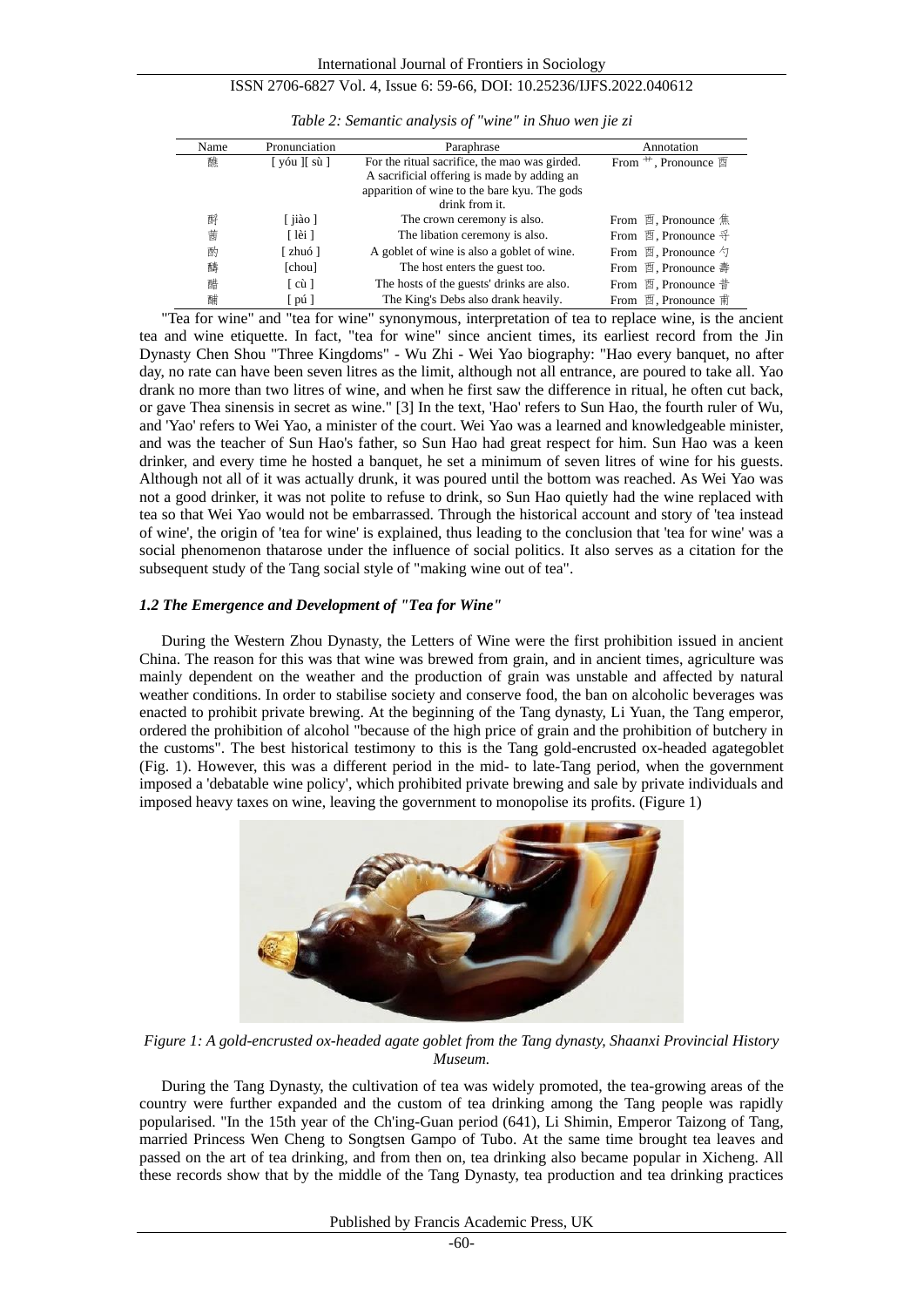were fully expanded, not only that, the Tang Dezong Jianzhong year (782) began to collect tea taxes. Tang Dezong Zhen Yuan years (785-804) tea horse mutual market, that is, tea for horse tea horse trading also began to implement. In the first year of Yongzhen of Emperor Shunzong of the Tang Dynasty (805), Chinese tea cultivation and tea drinking techniques were introduced to Japan with the spread of the Japanese monk, Zen Master Moucheng, who came to study in Tang."[4] It can be seen that by the mid to late Tang period, as the wine policy had changed and become more harsh, and the tea policy had been better developed, the customs of the Tang people had changed and the social phenomenon of "tea for wine" had emerged. The best historical testimony to this is the Tang court tea set unearthed at Famen Temple. (Figure 2)



*Figure 2: A Tang dynasty palace tea set, excavated from the underground palace of Famen Temple, Fufeng, Shaanxi.*

## **2. The Tang People's Perception of Tea and Wine Culture**

#### *2.1 The Nature of Things: Tea and Wine*

Tea warm wine strong, this is the tea and wine physical nature of the cause, from the ancient Chinese medicine point of view to explain the two physical nature can not be better, according to "Shen Nong Ben Cao" said "tea taste bitter, Sheng Chuan Valley, cure the five organs of evil." In the Eastern Han Dynasty, the famous doctor Hua Tuo's "Food Theory" said "Bitter tea for a long time, benefit meaning." Tang Dynasty Lu Yu "tea" said "tea, taste to cold, for drinking the most appropriate." This all indicates that long-term drinking tea is beneficial to people's mental clarity, active thinking. Li Shizhen of the Ming dynasty, "Compendium of Materia Medica" said "wine, drink less is and blood and line of qi, strong spirit, cold, sadness, amusement." This means that if wine is drunk in moderation, it can promote blood circulation, warm the blood, ward off the cold, dispel sorrow, and stimulate excitement. The two different physical natures give rise to different perceptions of tea and wine, and have an important impact on society, with the consequent extension of tea and wine etiquette and institutions, culture and spirit. Therefore, the same and different nature of tea and wine is mainly reflected in, firstly, the same in that one has medicinal value; secondly, it contains a literati plot; thirdly, it is used for rituals and ceremonies; fourthly, it is about public morality and propriety. The second difference is that one isdifferent in character, tea thrifty wine extravagant; second is the pursuit of different, tea elegant wine Zhang; third is the wine persuaded strong man, tea add elegance.

*Table 3: Comparative analysis of "tea nature" and "wine nature" in ancient texts*

|      | Tea                                                                 | Wine                                    |
|------|---------------------------------------------------------------------|-----------------------------------------|
| Same | Medicinal value "Shen Nong's Materia Medica": "Shen Nong tasted all | "The Yellow Emperor's Classic of        |
|      | kinds of herbs, and encountered seventy-two poisons                 | Internal Medicine": "The theory of soup |
|      | every day.                                                          | and mash."                              |
|      | "Tea Classic": "The taste of tea is very cold. If it is hot         | "Treatise on Febrile Diseases and       |
|      | and thirsty, suffocating, brain pain, astringent eyes,              | Miscellaneous Diseases": There are as   |
|      | troubled limbs, and a hundred joints are                            | many as 21 cases of prescriptions using |
|      | uncomfortable, talk about four or five sips, and                    | wine.                                   |
|      | compete with daigo and nectar."                                     |                                         |
|      |                                                                     |                                         |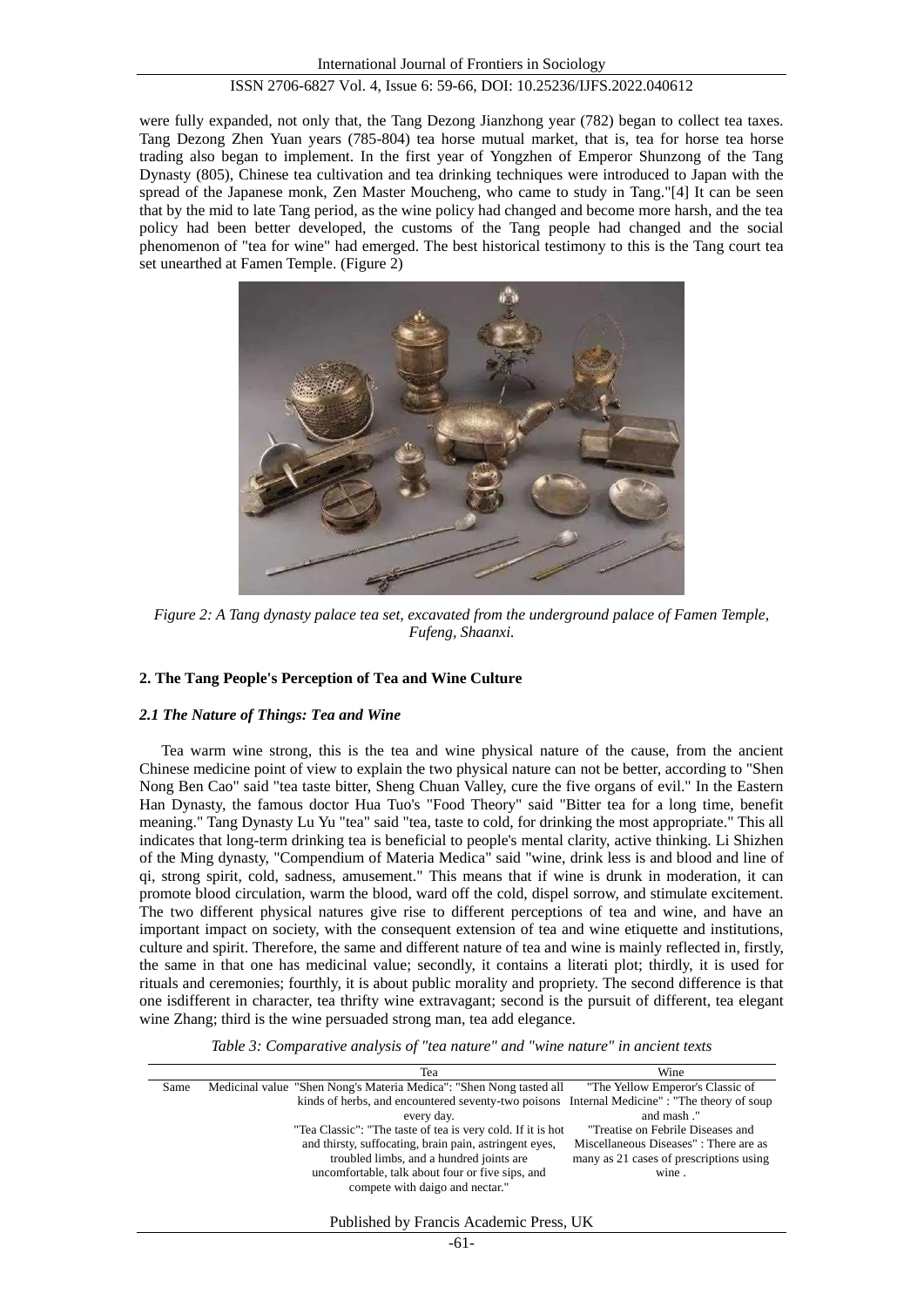|           | Literati plot                                             | "Compendium of Materia Medica": "Tea is bitter and<br>cold and it can best reduce fire. Fire can cause all<br>kinds of diseases, and when fire is reduced, it is clear.<br>Warm drink will reduce fire due to cold, while hot<br>drink will help tea rise and disperse by fire. "<br>Bai Juyi cited tea as his lifelong " confidant " . He<br>wrote 8 poems with tea as the theme and more than 50<br>poems related to tea. Lu You was accompanied by tea<br>all his life, and he wrote more than 300 tea poems in<br>his life, which was the highest in the poetry circle at<br>that time. | " Seven Sages of Bamboo Forest", was a<br>high-ranking man who was addicted to<br>alcohol; " Poem Immortal " Li Bai left<br>nearly a thousand poems in his life, more<br>than 170 poems related to wine; Du Fu<br>left more than 1,400 poems in his life,<br>which are related to wine. About up to<br>$300$ songs. |
|-----------|-----------------------------------------------------------|---------------------------------------------------------------------------------------------------------------------------------------------------------------------------------------------------------------------------------------------------------------------------------------------------------------------------------------------------------------------------------------------------------------------------------------------------------------------------------------------------------------------------------------------------------------------------------------------|---------------------------------------------------------------------------------------------------------------------------------------------------------------------------------------------------------------------------------------------------------------------------------------------------------------------|
|           |                                                           | Sacrificial ritual "Zuo Zhuan": " The major events of the country are in<br>the sacrifice and the Rong."<br>"Book of Southern Qi" - "Book of Emperor Wudi": "<br>My spirit is careful not to sacrifice animals, only<br>cakes, tea, dry rice, and preserved wine; the world is the middle sacrifice, and one for the small<br>noble and low, and salty and salty are the same."                                                                                                                                                                                                             | "Zhou Li": " For all sacrifices, there is a<br>total of five and three wines in<br>accordance with the law, eight for the<br>real, three for the big sacrifice, two for<br>sacrifice."                                                                                                                              |
|           | Public morality                                           | "Tea Classic": " Tea is used for use, and its taste is so<br>cold that it is for drinking. It is most suitable for<br>people who practice frugality."<br>"Ten Virtues of Tea": "Use tea to benefit benevolence,<br>use tea to practice Taoism, use tea to show respect, and<br>use tea to improve your aspirations."                                                                                                                                                                                                                                                                        | "Shangshu Jiu Gao": " Drink only for<br>worship (drink only when worshiping),<br>no Yi wine (drink only when you are<br>sick), adhere to group drinking (restrict<br>mass drinking in gatherings), prohibit<br>indulgence (restrict drinking alcohol) too<br>much). "                                               |
| Different | Different<br>personalities tea<br>frugal wine<br>luxury   | Tea depends on the sun, rain and dew, not fertile soil,<br>but only seeks barren mountains and ridges, the<br>hillside is sunny, the sky is rainy and dewy, the<br>mountains are green and lush, and you can pick them.                                                                                                                                                                                                                                                                                                                                                                     | " Wine wastes the grains. " " Folk millet<br>and wheat are consumed by wine every<br>ten years. " " Golden bottles of sake are<br>worth ten thousand, and jade dishes are<br>worth ten thousand."                                                                                                                   |
|           | The pursuit of<br>different tea and<br>elegant wine       | literati tasted tea elegantly and elegantly, not only for Cao Mengde : "Cooking Wine on Heroes<br>its fun, but also for the taste of tea and its charm,<br>endowed with " elegant and clean temperament ".                                                                                                                                                                                                                                                                                                                                                                                  | ", Xin Qiji: "Looking at the Sword in<br>Drunkenness ", Tao Yuanming: " Poems<br>Created by Drinking Wine ", Su Shi: "<br>Ask the Blue Sky for Wine"                                                                                                                                                                |
|           | Wine persuades<br>strong men to<br>add elegance to<br>tea | Du Lei's "Cold Night" : " In the cold night, guests<br>come to tea as wine, and the bamboo stove soup boils<br>and turns red."<br>Yan Zhenqing's "Five Characters in a Moonlit Night<br>Sipping Tea": " Panhua invites guests to sit and drink,<br>and quotes clear words."                                                                                                                                                                                                                                                                                                                 | "Get on the horse and get a bowl of<br>strong looks, get off the horse and wash<br>the dust with a bowl." "The wind is<br>stagnant and the water is cold, and the<br>strong man will never return once he<br>goes!", how many people went to war in<br>ancient times?"                                              |

ISSN 2706-6827 Vol. 4, Issue 6: 59-66, DOI: 10.25236/IJFS.2022.040612

*2.2 The Culture of Tea and Wine As Embodied in the Tang Dynasty's "Treatise on Tea and Wine*



*Figure 3: The Dunhuang relics of "Tea and Wine"*

Discovered in 1900 at the Mogao Caves in Dunhuang, the Dunhuang relics total some 50,000 volumes, of which Buddhist scriptures account for about 90%. Among the vast number of ancient scrolls, one ancient book from the Tang Dynasty has attracted great scholarly interest, namely The Treatise on Tea and Wine, written by Wang Shih, a Tang Dynasty scholar. (Figure 3) The original volume of "Tea and Wine" was inscribed "written by Wang Shiku, a scholar of the Tang dynasty", where "scholar of the Tang dynasty" was the name of the imperial examination. "Wang Shiku should be a literary scholar from the Tang dynasty who had been admitted to the imperial examinations, and had a certain social status. Wang Shiku was good at poetry and fiction, and had considerable knowledge of tea and wine, as well as being familiar with the classical stories of Buddhism and Taoism, which is why he was able to write such a popular fugue with a Buddhist Zen flavour."[5]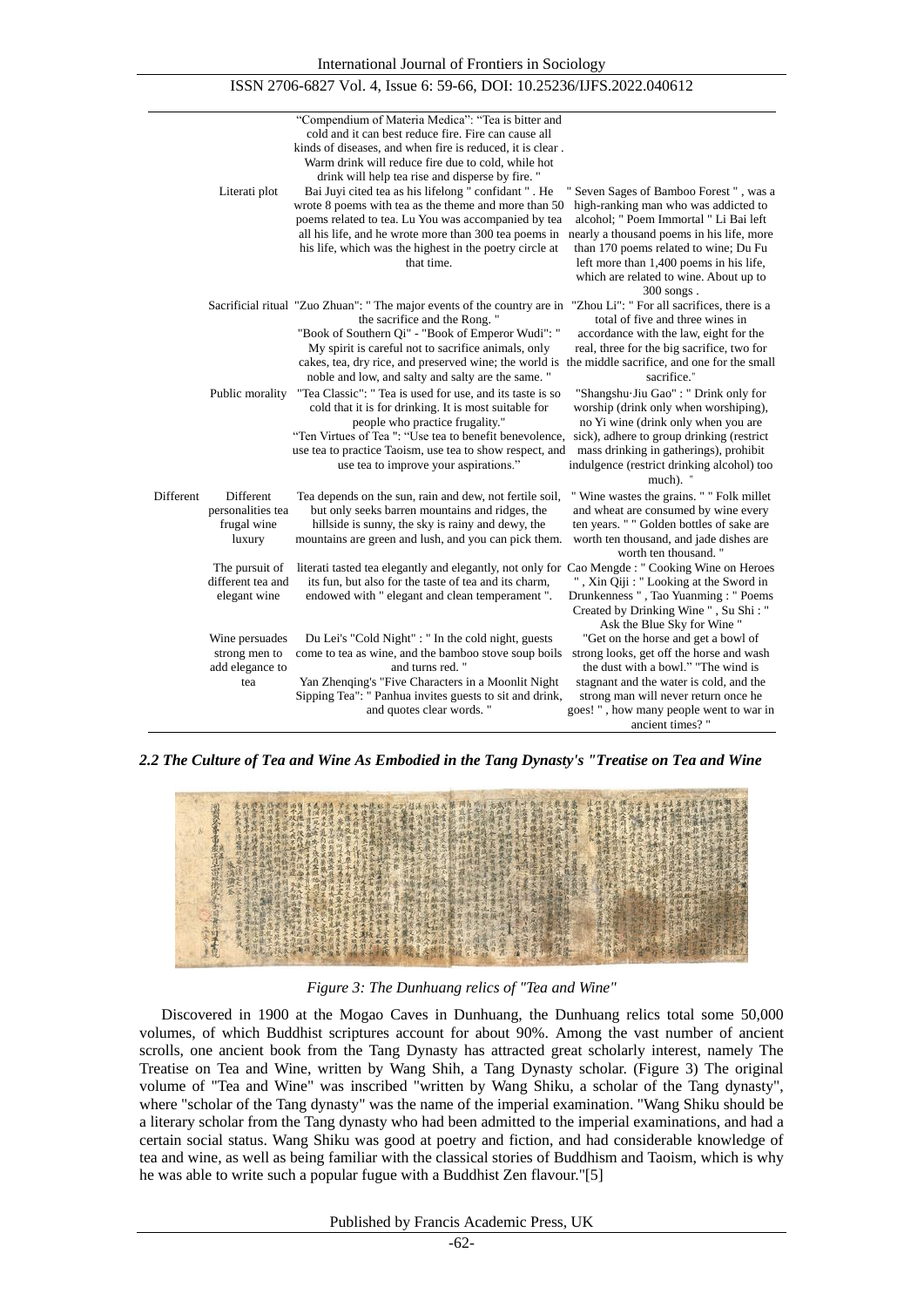The Dunhuang relic "Tea and Wine Theory" is an important historical evidence for the study of the tea and wine culture of the Tang Dynasty, with a total of 1250 words including punctuation. The full text of the "Theory of Tea and Wine" is as follows.

I have seen that Shennong once tasted a hundred herbs and the grains have been scored ever since. Xuan Yuan made his clothes and passed them on to teach future generations. Cangjie made his writing, and Confucius elaborated on Confucianism. It is not possible to go into detail from the beginning, but to summarise the key points. For the time being, I would like to ask who has the merit of tea and wine? Who is the lesser and who is the more honourable? Today, each must establish the reason, the strongest to decorate a door. Tea is to come out and say: "All of you do not make a fuss, hear some. The first of all grasses, the flower of all trees. Valuable to take the pistil, the importance of picking the bud. Called the tea grass, called the tea. It is offered to the five lords and to the emperor's family. When it is newly offered, it is honoured for a lifetime. It is naturally noble, and there is no need to boast about it! "

The wine is out: "Ridiculous words! Since ancient times, tea is cheap and wine is expensive. When the fermented mash is thrown into the river, the three armies are told to get drunk. When a king drinks it, he calls out to his emperor, and when his ministers drink it, they give him no fear. The gods have been pleased with the death and the life. The wine and the food are not malicious. There is wine and there is order, and there is benevolence, righteousness, and wisdom. The king is honoured by himself, so why should he be compared?"

Tea for wine said: "Ah don't you hear: floating Liang Shezhou, ten thousand countries come to seek. Shu Shan Mengding, climbing mountains overlooking the ridge. At Taihu Lake in Shucheng, they bought maids and slaves. In Yuhang, Yue County, gold and silk are used as bags. There are few people in the world who want to buy a maidservant. The merchants came to ask for it, and the ships and carriages were jammed. According to this trail, who is less?"

Wine for tea said: "Ah you do not hear the way, Qi wine dry and, Bo Jin Boluo. Nine brews of peach, in the body has moistened. Jade wine and jade syrup, immortal cups and goblets. Chrysanthemum flowers and bamboo leaves, the king's hand in hand. Zhong Shan Zhao Mu, sweet, beautiful and bitter. A drunkenness of three years, passed down to the present and the past. Courtesy to the countryside,reconciliation to the military house. A you mind, no need to dry Nu." Tea for wine says: "My tea and herbs are the heart of ten thousand trees. It may be white as jade, or like gold. Famous monks and great virtues, secluded in the meditation forest. Drinking it and talking to it, it can remove drowsiness. Offerings to Maitreya, devotion to Guanyin. All Buddhas admire it. Wine can break up families and scatter homes, and is widely used for evil deeds. After three drinks, one is only sinful."

The wine for tea said: "Sanwen a jar, what year to get rich? The wine was used by noblemen and was admired by public officials. I once sent the lord of Zhao to play the lyre and the king of Qin to strike the percussion. Do not invite tea to sing, do not teach dance for tea. If you eat tea, you will only suffer from back pain, but if you eat too much, you will suffer from belly pain. If you take ten cups a day, your intestines will swell up like a drum. If you also take it for three years, you will get water sickness from the shrimp."

Tea for wine: "I became famous in my thirtieth year, girded with scarves and pecten. I have ridden the river and come to the golden room. When I arrived at the market place, I had not finished making arrangements. People came to buy them,and they were overflowing with money. I will be rich in the next day, not in the next. You can get drunk and confused and eat a lot. In the streets, there are no weavers, and there are less than seventeen on the spine."

Wine for tea said: "Do not see the ancient talent, reciting poetry all say: thirsty to a light, can nourish life. Also said: wine is the medicine of sorrow. Also said: wine can nourish the virtuous. The dregs of the ancients are now being passed on. Tea is cheap at three and five bowls, and wine is cheap at half a cup and seven wens. To give thanks for sitting down, and to be courteous. The music of the country is originally a fountain of wine. If you eat your tea all day long, you dare to move some pipes and strings!"

Tea for wine said: "Don't you see the saying: "When a boy is 14 or 15, he should not be close to a restaurant. You do not see the vervet, the vervet, lose his body for wine. You are the one who says: "Tea makes you sick, wine makes you virtuous. I have seen that there is a disease of wine, but I have not seen that there is a madness of tea. The king of the Agostoes had killed his father and his mother for wine, and Liu zero had died for three years for wine. He was so angry that he had to fight and declare his fists. The complaint only said that he was drunk, but not that he was drunk. He was sentenced to imprisonment and was asked for money. He was shackled with a large shackle and thrown from the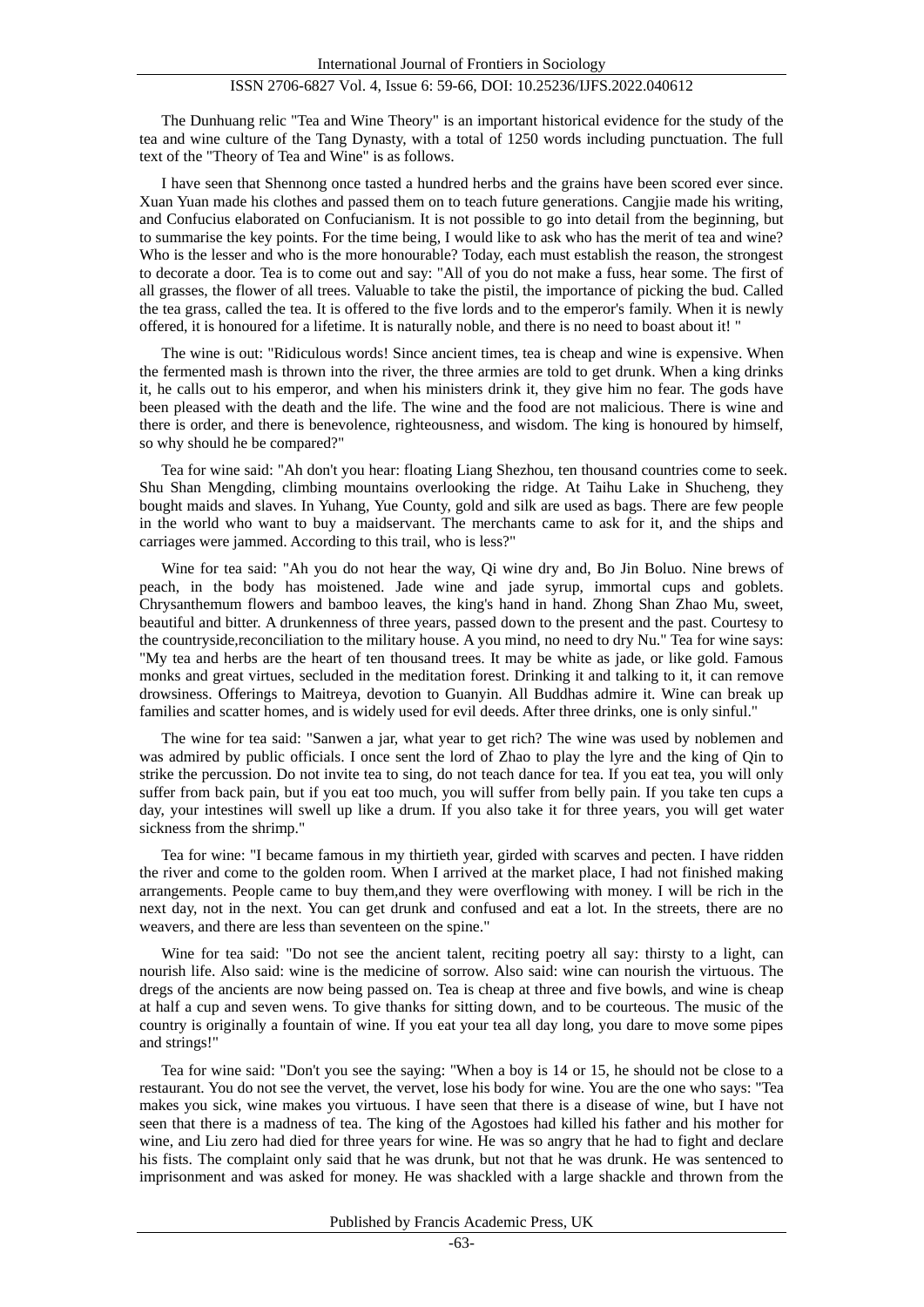rafters on his back. I will then burn incense and cut off the wine, recite the Buddha's name and pray to heaven, and will not eat for the rest of my life, in the hope that I will be spared."

Two political contenders I, not knowing that the water is beside them.

Water for tea and wine said: "A you two, why do you need to be angry? Who will allow you, each proposed to discuss the merits! Words destroy each other, say west and east. There are four major elements in life, earth, water, fire and wind. What does tea look like if it is not water? What is the description of wine without water? If you eat rice quarters dry, it hurts your stomach and intestines. If you eat tea dry, you will only break your throat. All things need water, the mainstay of all grains. The upper part of the body corresponds to the dry signs and the lower part follows the auspiciousness. The Ting River and the Huaiji, where I am, I am. It can also float heaven and earth, and dry up fish and dragons. I am the only reason for the nine years of disasters in Yao's time. I have won the admiration of the whole world and the adherence of all sons. If I do not say that I can be a saint, why should the two of us compete for merit? From now on, we must be in harmony. The hotel will be rich and the tea house will not be poor. As brothers, we must always be together. If one reads this book, one will never suffer from drunkenness or tea madness."

The "Treatise on Tea and Wine" is summarised as follows: "Tea and wine are arguing: who has the merit of the two? The tea first said that it was valuable, but the wine then boasted of its power, arguing repeatedly, and finally each cited its faults. The two governments (were) arguing about me, not knowing that the water was nearby. Water came out and reconciled, saying: "If tea and wine do not have water, what will they become? Water has the greatest merit for external things, but it does not speak of merit, so why should tea and wine argue about merit? From now on, we must work together, so that the hotel will be rich and the tea house will not be poor. We must always be brothers."[6]

The "Theory of Tea and Wine" reflects the Tang people's perception of tea and wine culture, with regard to tea, the text mentions that "tribute to the houses of the five marquises, to the emperor's family, when the new offerings, a lifetime of glory." which reflected the three forms of tea drinking customs prevalent at the time, namely the imperial nobility's drink, the temple monks' drink, the common people's drink. It is clear that the tea drinking custom at the time was top-down and covered all classes of society throughout the Tang Dynasty, and it is not surprising that the tea drinking custom became so popular. With regard to wine, the text mentions "courtesy to the countryside and reconciliation to the military." These two things are inseparable from the political system of the Tang Dynasty at the time, for one, the Tang Emperor Taizong announced to the world that the countryside drinking ceremony, the countryside drinking ceremony first appeared in the Zhou Dynasty, is a way of gathering people in the countryside, and then evolved into a ceremony where local officials gathered people of knowledge in the countryside, all can be seen as a political tool. Secondly, the Tang Dynasty imposed heavy taxes on wine and implemented a system of questionable wine support for the military, meaning that the taxes levied on wine were used to expand the military, which was a political system. Therefore, the attitude of the Tang people towards tea and wine drinking was very different, hence the custom of "tea for wine".

#### **3. The Humanistic Interest of the Tang People's Tea and Wine Controversy**

#### *3.1 The Influence of the Three Religions on the Tea and Wine Debate in the Tang dynasty*

The Tang Dynasty was a time when Confucianism, Taoism and Buddhism coexisted, and the influence of religion on the Tang people was quite important, being an important political tool of the ruling class and an important spiritual source of life for the Tang people, where the different views of religion on tea and wine also influenced the attitude of the Tang people towards tea and wine culture to be very different.

For tea, Confucianism, Taoism and Buddhism all promote tea drinking, but their understanding and efficacy is slightly different, "Confucianism has always advocated positive entry into the world, that tea helps to communicate interpersonal relationships, so that people live in harmony with each other; Taoism is the purpose of cultivation is to become immortal, tea can create an ethereal emptiness, can help people in cultivation to avoid the world beyond the dust; Buddhism is about enlightenment, the use of Tea torefresh the mind, can make the mind open, clear mind and see the nature of the Buddha's teachings."[7]

But for wine, Confucianism, Taoism and Buddhism have very different attitudes, Confucianism has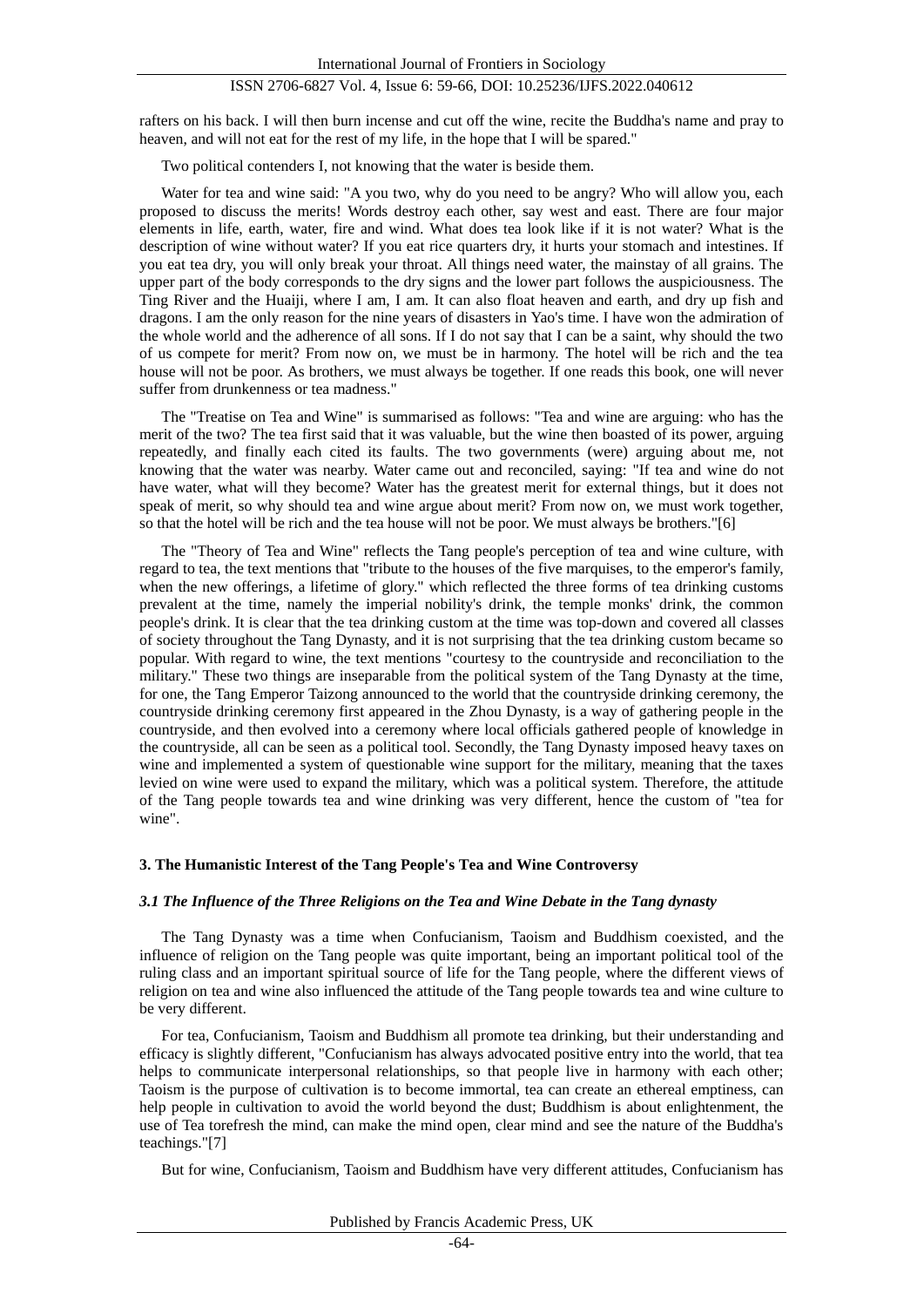always advocated the middle way, wine can be drunk but pay attention to grasp the degree, pay more attention to perform wine respect rituals; Taoism is more focused on tasting wine for health, that wine is beneficial to the human body, is a means of health, is a panacea for immortality, and can produce the spiritual enjoyment of the senses; Buddhism has a kind of rejection of wine, Buddhism in the "This became one of the reasons why the ruling class in the late Tang Dynasty promoted Buddhism and made the Tang people produce the phenomenon of "tea for wine".

## *3.2 Interest in Tea and Wine in Tang Poems and Songs*

The Tang people's interest in tea and wine is mainly reflected in the poetry of the literati, famous poets always write about both tea and wine, for example, Li Bai's 'Solo Drinking Under the Moon' in which he says "When awake, we make merry together, when drunk, we are scattered" and 'In reply to a gift of tea from his nephew, Monk Zhongfu, to the immortal palm of the Jade Spring' in which he says "When sitting in the morning, there is a residual interest, and the long chant spreads to the heavens "Through the contrast between these two lines, we can see the great difference between drinking wine and drinking tea. Bai Juyi's "wine" in "with the rich with the poor and joy, not open smile is a fool" and "after eating tea" in "no worries and no joy, the length of any career" mood is very similar, it can be seen that good tea people also drink wine, tea poetry and wine poetry in the mood is not in the tea wine but in the state of mind of the person."[8]

On the one hand, the poems and songs of the Tang Dynasty were all written by the literati, the attitude of the literati and tea and wine in the Tang Dynasty ultimately came down to the state of mind of the people, a higher spiritual pursuit beyond things, the literati of the Tang Dynasty also had their own unique perception and understanding of the tea drinking environment, they respected the character of tea, tea drinking and the natural world of landscape, forest springs, pine and bamboo, rain and dew, etc., so that people reached a state of unity between heaven and man. Create a quiet, elegant tea-drinking environment, not only to fit the leisurely and leisurely elegance of the literati, but also for the literati to pursue an elegant spiritual life to provide an important way. "It can be said that the important function of the Tang Dynasty literati drinking tea is to perceive the tea "outside the realm of rhyme", tea is the carrier of the Tang Dynasty literati's emotional attachment, is the way for the literati to reach the realm of forgetfulness, they through the sensory experience of tea, the spiritual dialogue, from the taste of tea nature to think aboutpersonality and spirit, and Through the sensory experience of tea tasting, they started a spiritual dialogue, thinking about their personality and spirit from the taste of tea, reaching the realm of "and" beauty of the unity of tea and me, therefore, there is the tea quality that is the human quality."[9]

On the other hand, the social responsibility of the Tang literati made them dissatisfied with the reality of life, but unable to do anything about it, which led many literati to look like they were using wine to kill their sorrows, but in fact they were disillusioned with their lives and unremitting to the world, instead pursuing higher spiritual freedom and self-expression through wine. The literati of the Tang Dynasty were good at drinking wine and writing poetry, which added some elegance to the wine culture of the Tang Dynasty. It is easy to see from many of the poems about wine that the literati of the Tang Dynasty revered the Taoist idea of "Wu Wei", pursuing the natural realm of freedom from the world and building a spiritual world of self-effacement. The emergence of tea at this time coincided with the new height of this pursuit, a high degree of unity between the physical and spiritual realms, which is why the Tang Dynasty literati esteemed tea.

## **4. Conclusion**

"Tea and wine complement each other's lives, is a life of ultimate value and begin to barge into the life. It is because tea fits the literati from the ideal into the ordinary after the kind of light and empty and leisurely and pleasant life experience, from the late Tang Dynasty onwards, especially after the Song Dynasty, the literati more and more intensely on the tea to show extraordinary enthusiasm."[10]

Tea - natural, elegant and gentle, wine - free, strong and passionate, although their manifestations are not the same, but their ultimate purpose is the material carrier of the Tang people's pursuit of spirituality, through the cultural phenomenon of "tea for wine Through the cultural phenomenon of "tea as wine", we can see that tea and wine, as a material carrier of different qualities that existed in the world, both carried the Tang people's need for spiritual life and the expression of free emotions. The culture of tea and wine was not only influenced by the literati of the Tang Dynasty, but actually developed in all social strata throughout the Tang Dynasty, thus forming a distinctive tea and wine